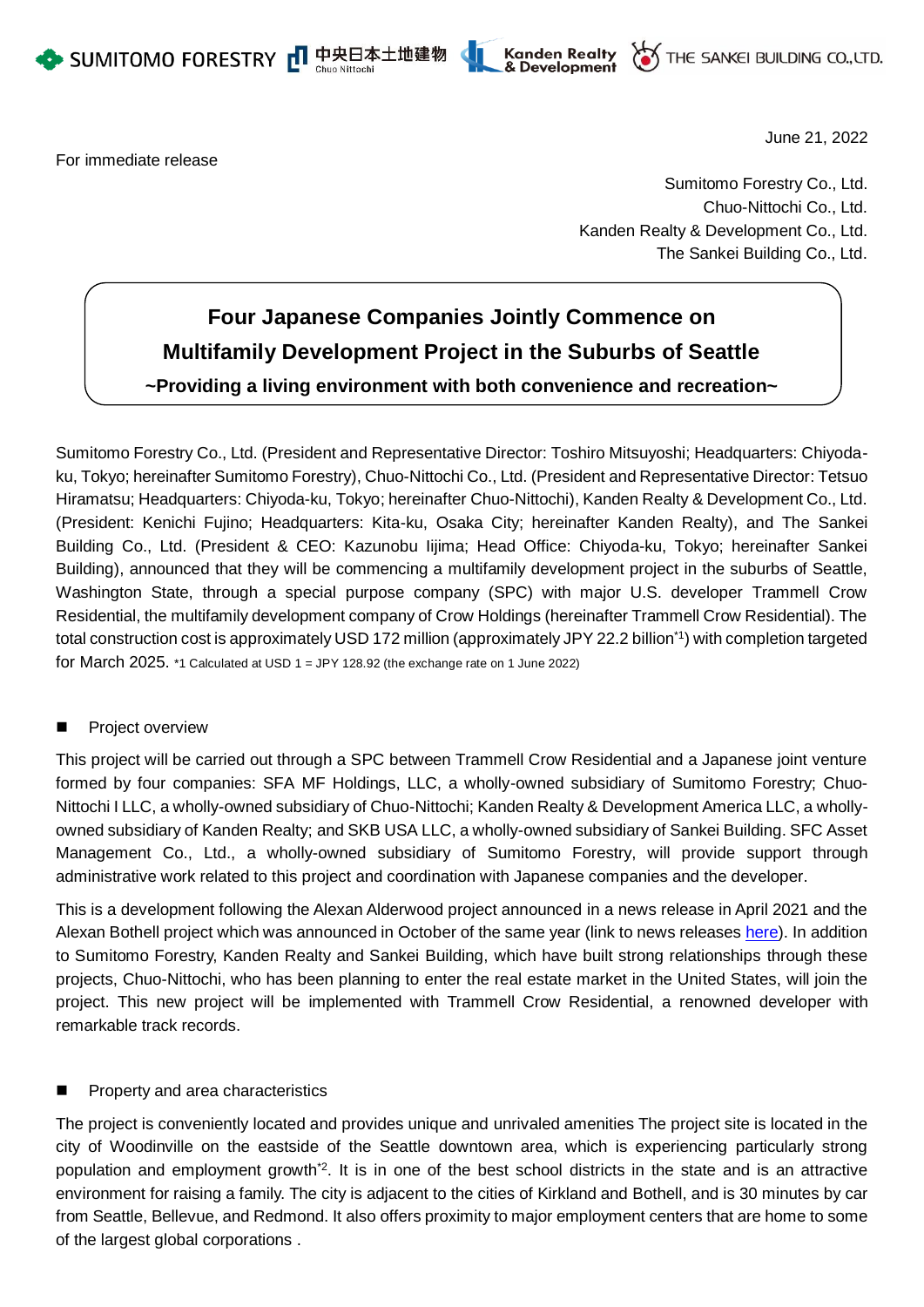This project is part of a mixed-use development masterplan called Harvest, which will include wine-tasting venues, various shops and restaurants, a boutique hotel and spa, and event spaces. The surrounding area features scenic views of the picturesque Sammamish River Valley. The Sammamish River Trail, a riverside path accessible within walking distance, allows residents to enjoy nature by biking or hiking. The property is located adjacent to an area where urbanization has been limited by city planning, providing the benefit of ensuring that the rich natural environment around the property will be preserved for many years to come. Chateau Ste. Michelle, the oldest

winery in Washington state, as well as 130+ other wineries and tasting rooms are nearby, providing a unique and desirable amenity to residents.

The project consists of a five-story podium structure with two below-ground concrete floors and five above-ground wooden floors. of the use of wood in construction contributes to decarbonization by sequestering carbon over the long term as  $HWP^{\ast 3}$ .



- \*2 The Seattle metropolitan area has an estimate population of approximately 3.98 million people. From 2010 to 2019, population growth has increased to 540,000 people, and the area ranks seventh in the United States for population growth rate (the United States Census Bureau 2019). Housing the headquarters of worldly-recognized companies such as Amazon, Costco, Microsoft, Starbucks, and Expedia, it is expected that employment continues to grow in this area in the medium-to-long term.
- \*3 Harvested Wood Products: Wood products processed from harvested wood. Because trees absorb CO<sub>2</sub> and sequester it as carbon, promoting the use wood products advances the decarbonization of society.

Using their outstanding features and expertise, the four Japanese companies will continue with their global business expansion for further growth and additional business opportunities.